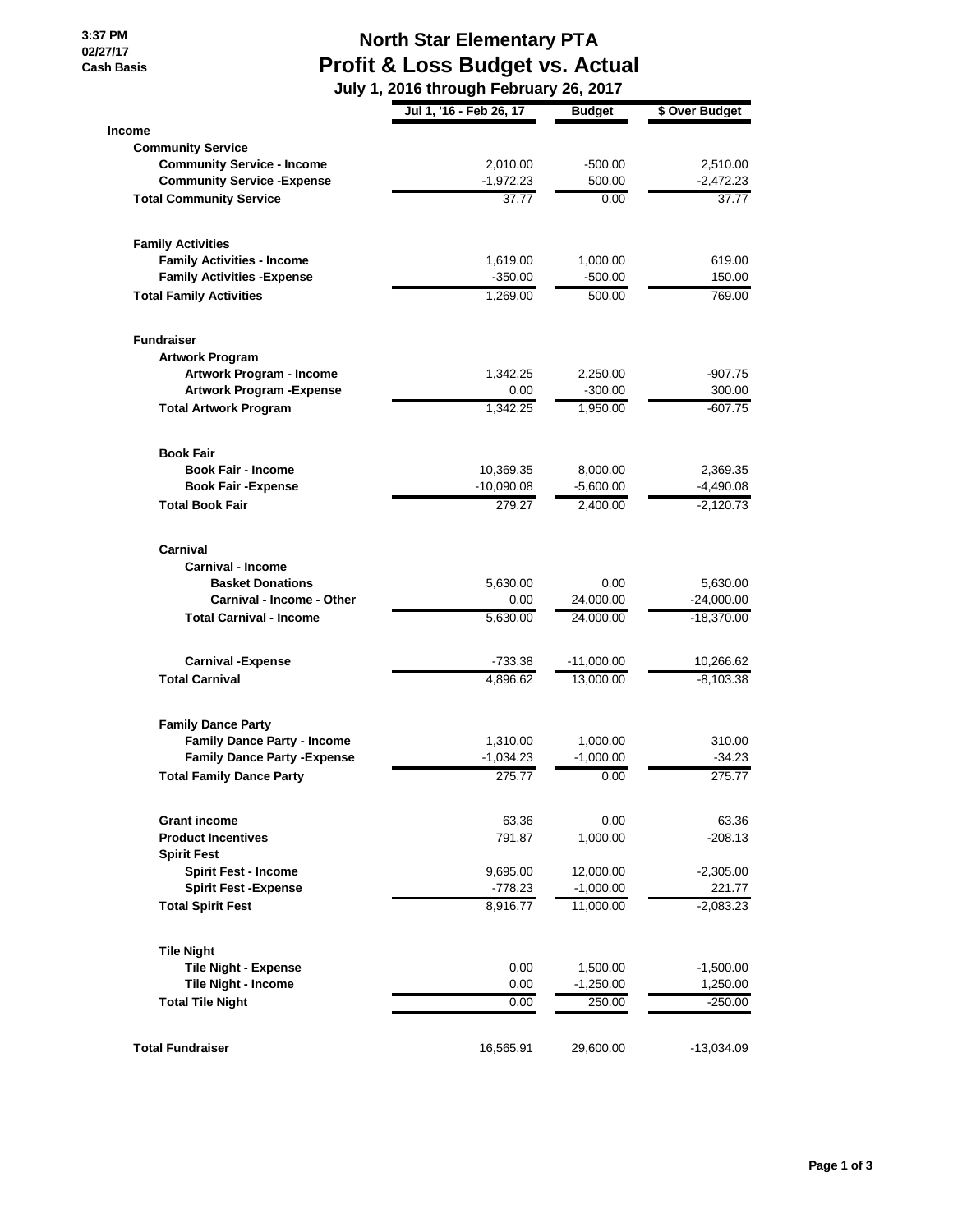## **North Star Elementary PTA Profit & Loss Budget vs. Actual July 1, 2016 through February 26, 2017**

|                                               | unvuğu<br>JI WUI Y      |                 |                       |
|-----------------------------------------------|-------------------------|-----------------|-----------------------|
|                                               | Jul 1, '16 - Feb 26, 17 | <b>Budget</b>   | \$ Over Budget        |
|                                               |                         |                 |                       |
| <b>Interest Income</b><br><b>Membership</b>   | 15.43                   | 10.00           | 5.43                  |
| <b>Membership - Income</b>                    | 2,750.00                | 2,500.00        | 250.00                |
| <b>Membership-Expense</b>                     | $-1,368.50$             | $-1,300.00$     | $-68.50$              |
| <b>Total Membership</b>                       | 1,381.50                | 1,200.00        | 181.50                |
|                                               |                         |                 |                       |
| <b>Spirit Wear</b>                            |                         |                 |                       |
| <b>Spirit Wear - Income</b>                   | 5,222.30                | 5,750.00        | $-527.70$             |
| <b>Spirit Wear - Expense</b>                  | $-2,991.60$             | $-4,600.00$     | 1,608.40              |
| <b>Total Spirit Wear</b>                      | 2,230.70                | 1,150.00        | 1,080.70              |
| <b>Staff Appreciation</b>                     |                         |                 |                       |
| <b>Staff Appreciation - Income</b>            | 1,114.60                | 750.00          | 364.60                |
| <b>Staff Appreciation - Expense</b>           | $-1,078.96$             | $-2,250.00$     | 1,171.04              |
| <b>Total Staff Appreciation</b>               | 35.64                   | $-1,500.00$     | 1,535.64              |
|                                               |                         |                 |                       |
| Yearbook                                      |                         |                 |                       |
| Yearbook - Income                             | 0.00                    | 8,500.00        | $-8,500.00$           |
| Yearbook - Expense                            | 0.00                    | $-7,000.00$     | 7,000.00              |
| <b>Total Yearbook</b>                         | 0.00                    | 1,500.00        | $-1,500.00$           |
| <b>Total Income</b>                           | 21,535.95               | 32,460.00       | -10,924.05            |
|                                               |                         |                 |                       |
| <b>Expense</b><br><b>Academic Competition</b> |                         |                 |                       |
| <b>Math Olympiad</b>                          | 149.00                  | 109.00          | 40.00                 |
| <b>National Geography Bee</b>                 | 225.00                  | 125.00          | 100.00                |
| <b>Science Olympiad</b>                       | 25.00                   | 25.00           | 0.00                  |
| <b>Spelling Bee</b>                           | 170.00                  | 170.00          | 0.00                  |
| <b>Total Academic Competition</b>             | 569.00                  | 429.00          | 140.00                |
|                                               |                         |                 |                       |
| <b>Charitable Assistance</b>                  | 136.50                  | 500.00          | $-363.50$             |
| Copy/Printing                                 | 119.85<br>0.00          | 500.00<br>50.00 | $-380.15$<br>$-50.00$ |
| <b>Family Fun 5k</b><br><b>Field Day</b>      | 0.00                    | 250.00          | $-250.00$             |
| <b>Fifth Grade Activities</b>                 | 0.00                    | 1,200.00        | $-1,200.00$           |
| <b>Garden Committee</b>                       | 254.08                  | 500.00          | $-245.92$             |
| <b>Health and Wellness</b>                    | 0.00                    | 200.00          | $-200.00$             |
| <b>Instructional Support</b>                  | 1,477.63                | 2,250.00        | -772.37               |
| <b>Insurance</b>                              | 215.00                  | 215.00          | 0.00                  |
| <b>Monthly Spirit Day</b>                     | 46.71                   | 100.00          | $-53.29$              |
| Outdoor classroom                             | 0.00                    | 2,500.00        | $-2,500.00$           |
| <b>Post Office</b>                            | 0.00                    | 100.00          | $-100.00$             |
| <b>Programs</b>                               |                         |                 |                       |
| <b>ARC</b>                                    | 0.00                    | 1,740.00        | $-1,740.00$           |
| <b>Assembly Programs</b>                      | 1,245.00                | 1,200.00        | 45.00                 |
| <b>Enrichment</b>                             | 200.00                  | 200.00          | 0.00                  |
| Guidance                                      | 0.00                    | 200.00          | $-200.00$             |
| <b>Junior Achievement</b>                     | 1,755.00                | 1,850.00        | -95.00                |
| <b>Music</b>                                  | 157.37                  | 500.00          | $-342.63$             |
| <b>Native American Day</b>                    | 150.00                  | 150.00          | 0.00                  |
| Other                                         | 0.00                    | 125.00          | $-125.00$             |
| <b>Physical Education</b>                     | 0.00                    | 400.00          | $-400.00$             |
| <b>Reflections</b>                            | 0.00                    | 100.00          | $-100.00$             |